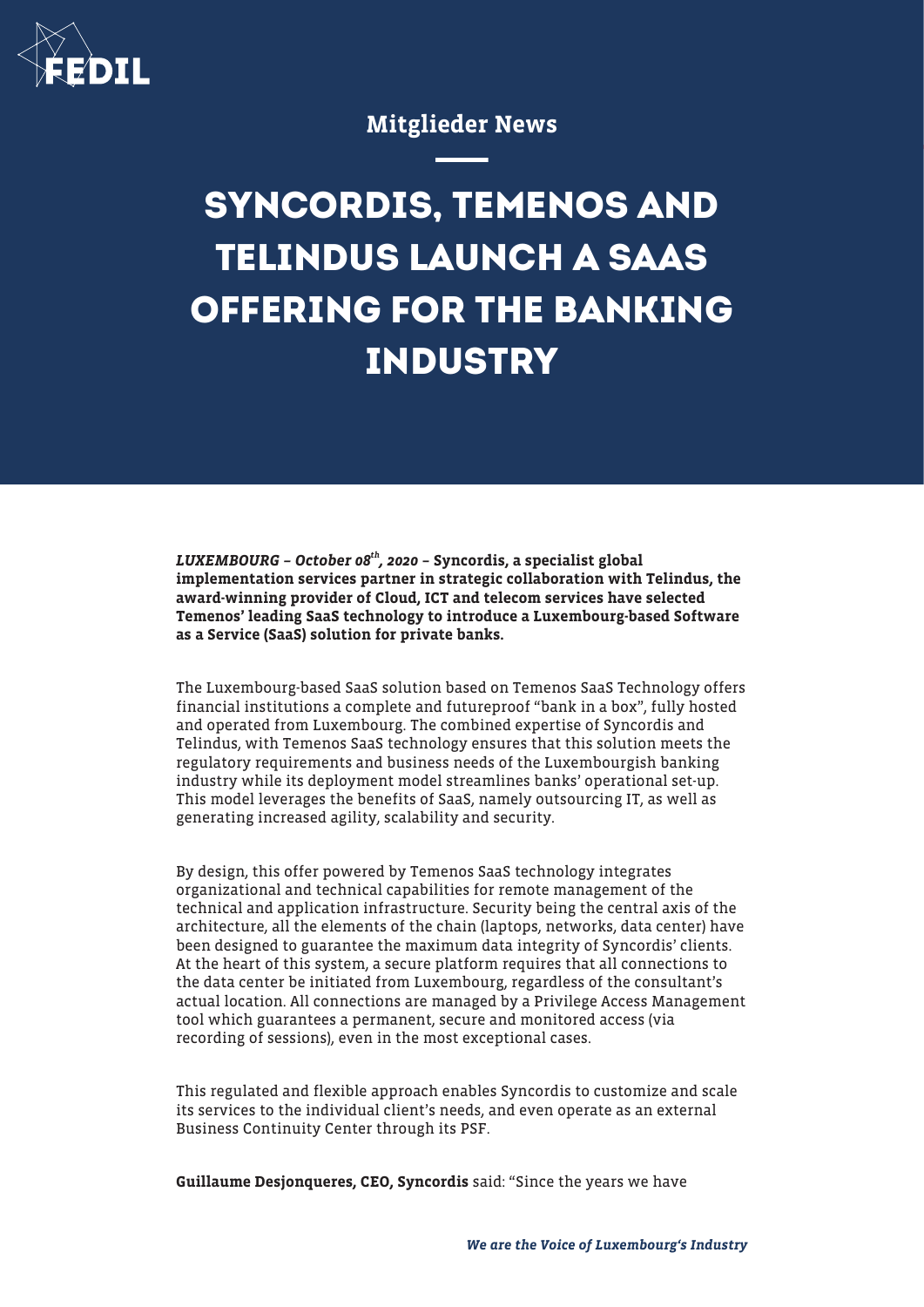observed that banks outsource the implementation and the continued evolution of their information technology systems. Today they are discovering the advantages of cloud-based solutions over traditional on-premise ones. Accelerated deployments, standardization, optimized costs and on-demand scalability associated with cloud and Software as a Service (SaaS) operating models, have made them extremely popular with companies looking to enhance business agility and future-proof their business."

Alain Vansnick, Regional Director, Benelux and Nordics, Temenos added: "We are pleased that Syncordis and Telindus have selected Temenos SaaS technology. Banks are challenged with increasingly complex regulations, demanding customers seeking for new hyper-personalized products, and the rise of new competitors like Big Techs. In this new environment, financial institutions need to rethink their business models and embrace cloud and SaaS technologies to reduce their time to market and operational complexity, as well as elastically scale and deliver outstanding digital customer experiences."

Jacques Ruckert, Chief Solutions & Innovation Officer, Proximus Luxembourg, completed: "In Luxembourg, financial institutions benefit from a specific legislation applying to service providers that enter into outsourcing arrangements with them. This ensures that service providers are regulated and supervised to the same extent as financial institutions themselves. Telindus, as a regulated service provider, offers state-of-the-art private cloud services to the financial community, ensuring that banks can concentrate on their core business, thus supporting them in their move to a new operating model."

This unique combination of capabilities and assets in terms of hosting, application management, services and industry expertise offers clients a very attractive alternative to an on-premise deployment with improved levels of security and reliability. Syncordis' SaaS solution allows its clients to drive their digital transformation journey, to focus on their core business and to optimize their business performance.

#### About Syncordis

Syncordis, a Luxembourg based LTI Company, delivers high-quality end-to-end implementation and system integration projects with an exclusive focus on Temenos banking software such as Temenos Infinity, Temenos Transact, Temenos Fund Administration, Temenos Infinity Wealth and Temenos DataSource. Syncordis is also the first PSF company that is fully dedicated to Temenos services with capabilities to support all Temenos software suites. With 12 offices across the globe, 500+ experts and complementary services like regulated SaaS and production support, Syncordis enables its international clients to master their digital transformation. This makes Syncordis one of the one-stop service partners for Temenos clients worldwide. For more information please visit [www.syncordisconsulting.com](http://www.syncordisconsulting.com)

#### About Temenos

Temenos AG (SIX: TEMN) is the world's leader in banking software. Over 3,000 banks across the globe, including 41 of the top 50 banks, rely on Temenos to process both the daily transactions and client interactions of more than 500 million banking customers. Temenos offers cloud-native, cloud-agnostic and AIdriven front office, core banking, payments and fund administration software